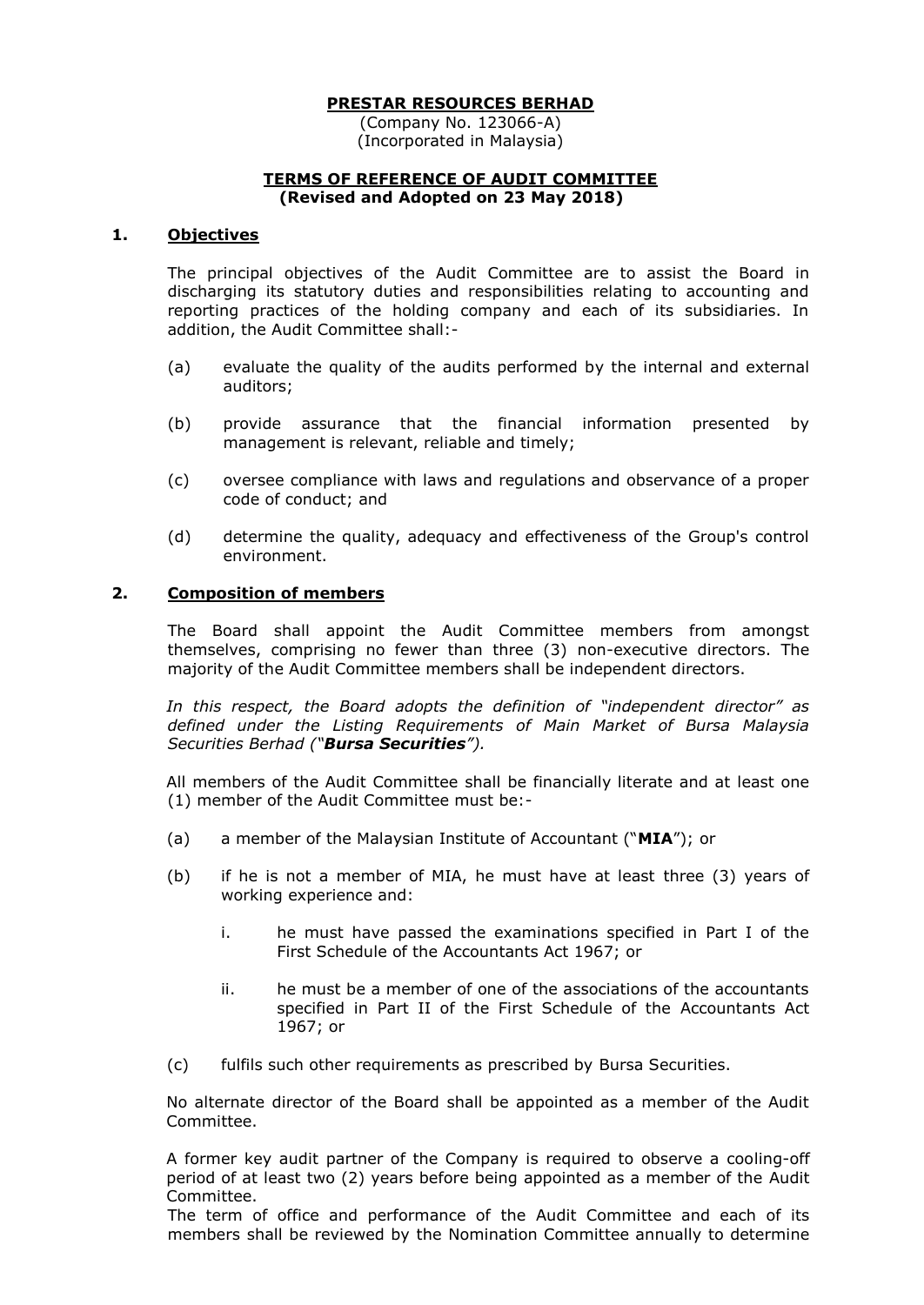(Company No. 123066-A) (Incorporated in Malaysia)

-2-

(Terms of Reference of Audit Committee - cont'd)

whether such Audit Committee and members have carried out their duties in accordance with their terms of reference.

## *Retirement and resignation*

If a member of the Audit Committee or Chairman of the Audit Committee resigns, dies, or for any reason ceases to be a member or Chairman resulting in noncompliance to paragraphs 2 and 3 of the terms of reference of the Audit Committee, the Board and members of the Audit Committee shall within three (3) months of the event appoint such number of the new members and Chairman of the Audit Committee respectively as may be required to fill the vacancy.

## **3. Chairman**

The members of the Audit Committee shall elect a Chairman from amongst their number who shall be an independent director. The Chairman of the Audit Committee shall not be the Chairman of the Board.

In the absence of the Chairman of the Audit Committee, the other members of the Audit Committee shall amongst themselves elect a Chairman who must be independent director to chair the meeting.

### **4. Secretary**

The Company Secretary shall be the Secretary of the Audit Committee and as a reporting procedure, the Minutes shall be circulated to all members of the Board.

## **5. Meetings**

The Audit Committee shall meet regularly, with due notice of issues to be discussed, and shall record its conclusions in discharging its duties and responsibilities. In addition, the Chairman may call for additional meetings at any time at the Chairman's discretion.

Upon the request of the external auditors, the Chairman of the Audit Committee shall convene a meeting of the Audit Committee to consider any matter the external auditors believes should be brought to the attention of the directors or shareholders.

Notice of Audit Committee meetings shall be given to all the Audit Committee members unless the Audit Committee waives such requirement.

The Chairman of the Audit Committee shall engage on a continuous basis with senior management, such as the Chairman, the Chief Executive Officer, the Finance Director, the head of internal audit and the external auditors in order to be kept informed of matters affecting the Company.

The Finance Director, the head of internal audit and a representative of the external auditors should normally attend meetings. Other Board members and employees may attend meetings upon the invitation of the Audit Committee. However, the Audit Committee shall meet with the external auditors without executive Board members present at least twice a year and whenever necessary.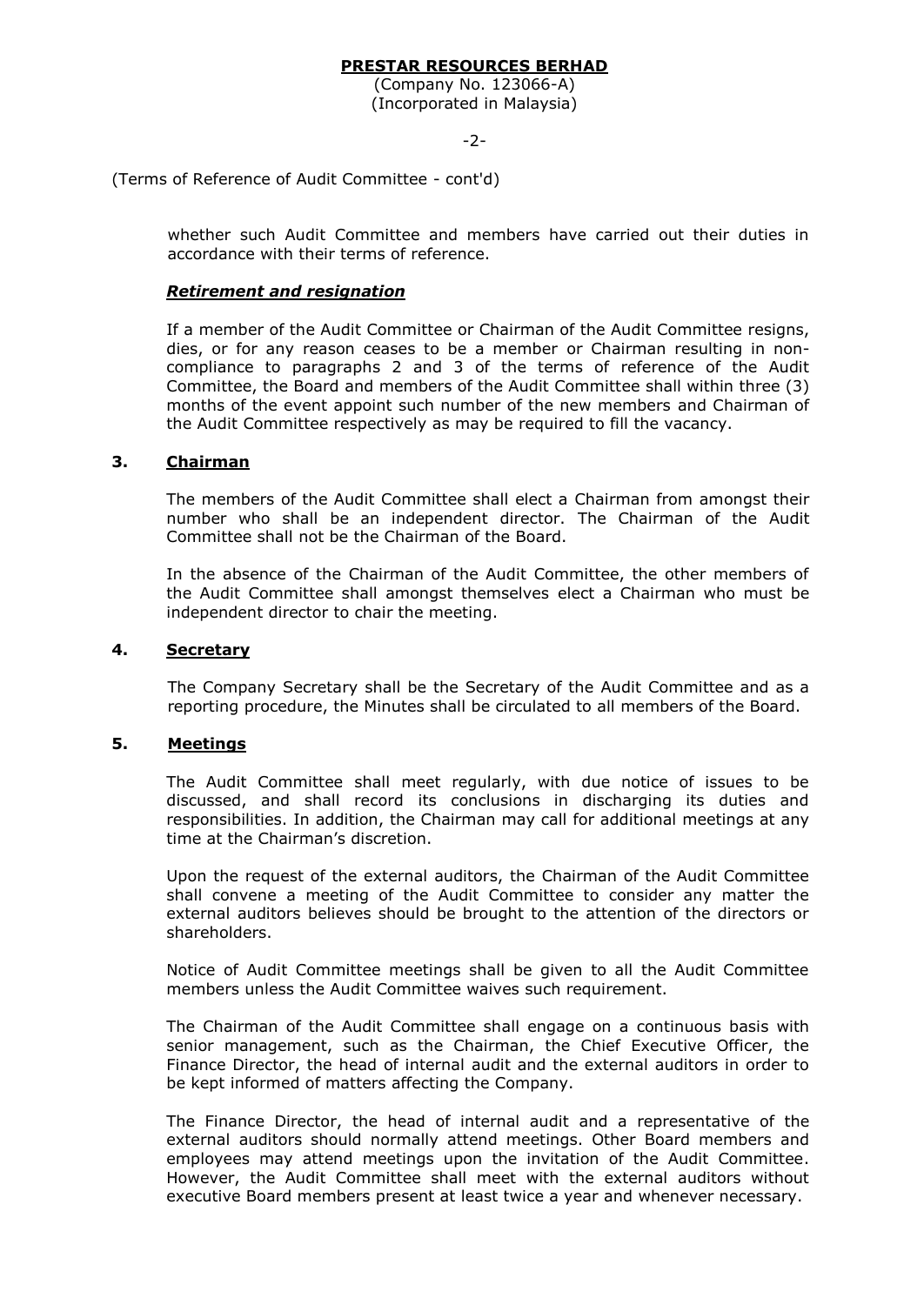(Company No. 123066-A) (Incorporated in Malaysia)

-3-

(Terms of Reference of Audit Committee - cont'd)

Questions arising at any meeting of the Audit Committee shall be decided by a majority of votes of the members present, and in the case of equality of votes, the Chairman of the Audit Committee shall have a second or casting vote.

## **6. Minutes**

Minutes of each meeting shall be kept at the registered office and distributed to each member of the Audit Committee and also to the other members of the Board. The Audit Committee Chairman shall report on each meeting to the Board.

The minutes of the Audit Committee meeting shall be signed by the Chairman of the meeting at which the proceedings were held or by the Chairman of the next succeeding meeting.

## **7. Quorum**

The quorum for the Audit Committee meeting shall be the majority of members present whom must be independent directors.

## **8. Circular Resolutions**

A resolution in writing signed or approved by letter, telegram, telex or telefax by all the Audit Committee Members and who are sufficient to form a quorum, shall be as valid and effectual as if it had been passed at a Meeting of the Audit Committee duly called and constituted. All such resolutions shall be described as "Audit Committee Members' Resolutions in Writing" and shall be forwarded or otherwise delivered to the Secretary without delay, and shall be recorded by him in the Company's Minutes Book. Any such resolution may consist of several documents in like form, each signed by one (1) or more Audit Committee Members.

## **9. Authority**

The Audit Committee shall, in accordance with a procedure to be determined by the Board and at the expense of the Company;

- (a) have explicit authority to investigate any matter within its terms of reference, the resources to do so, and full access to information. All employees shall be directed to co-operate as requested by members of the Audit Committee.
- (b) have full and unlimited/unrestricted access to all information and documents/resources which are required to perform its duties as well as to the internal and external auditors and senior management of the Company and Group.
- (c) obtain independent professional or other advice and to invite outsiders with relevant experience to attend, if necessary.
- (d) have direct communication channels with the external auditors and person(s) carrying out the internal audit function or activity (if any).
- (e) where the Audit Committee is of the view that the matter reported by it to the Board has not been satisfactorily resolved resulting in a breach of the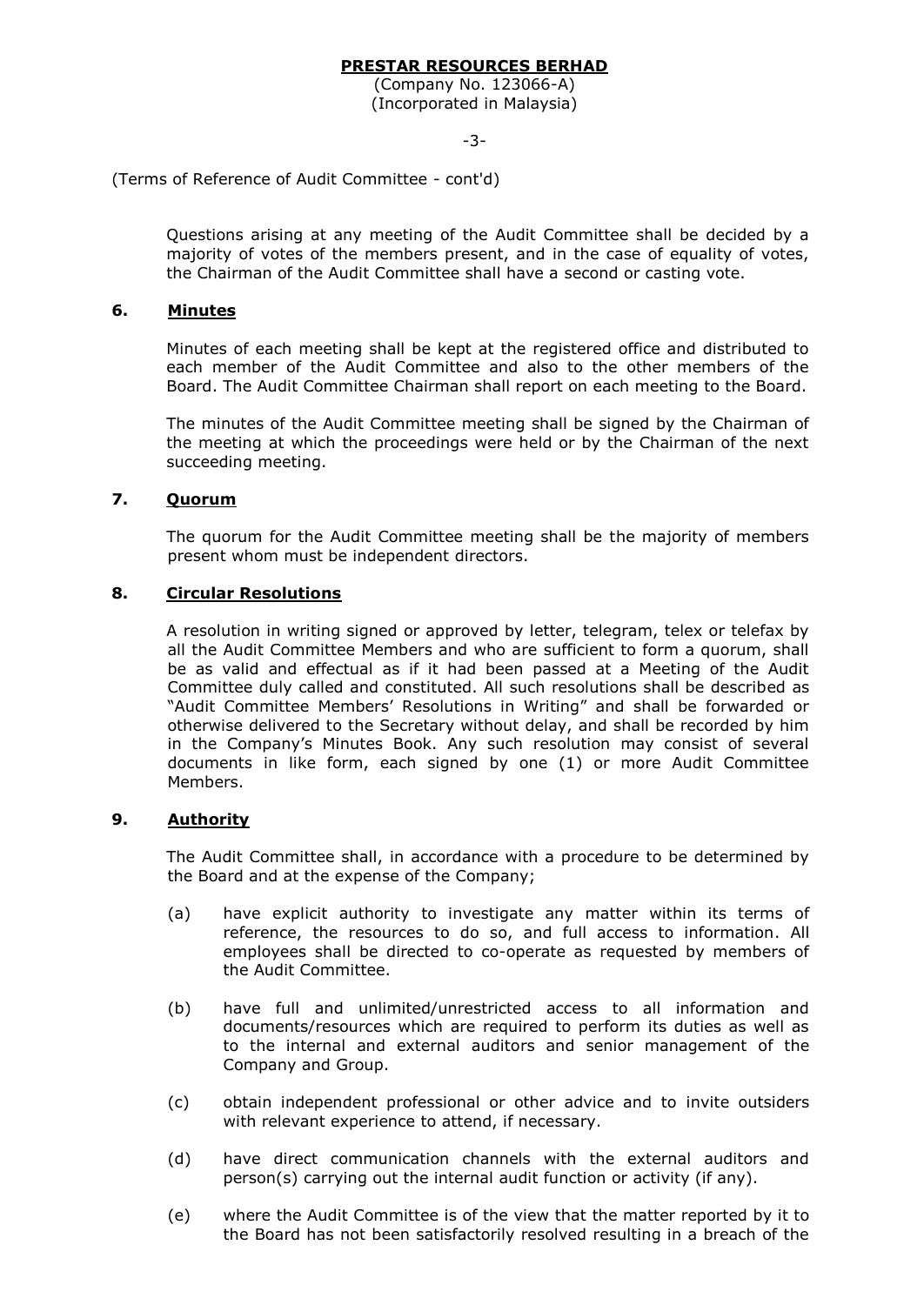(Company No. 123066-A) (Incorporated in Malaysia)

-4-

(Terms of Reference of Audit Committee - cont'd)

Listing Requirements, the Audit Committee shall promptly report such matter to Bursa Securities.

### **10. Duties and Responsibilities**

The duties and responsibilities of the Audit Committee are as follows:-

#### *Risk Management and Internal Control*

To identify principal risks and ensuring the implementation of appropriate internal controls and mitigation measures.

To review the adequacy and effectiveness of risk management, internal control and governance systems.

#### *Financial Reporting*

To review the quarterly results announcements to Bursa Securities and year-end annual financial statements before submission to the Board, focusing particularly on:-

- a) going concern assumption;
- b) compliance with accounting standards and other legal requirements which include the Listing Requirements of Bursa Securities and Securities Commission guidelines;
- c) changes in or implementation of major accounting policy changes;
- d) significant matters highlighted including financial reporting issues, significant judgements made by management, significant and unusual events or transactions, and how these matters are addressed; and
- e) major judgemental areas.

#### *Audit Process*

To do the following, in relation to the internal audit function:-

- a) review the adequacy of the scope, functions and resources of the internal audit function and that it has the necessary authority to carry out its work;
- b) review the internal audit programme, processes and results of the internal audit programme, processes or investigation undertaken and, where necessary, ensure that appropriate actions are taken on the recommendations of the internal audit function;
- c) review internal audit plan, consider the audit reports and findings of internal audit, fraud investigations and actions and steps taken by management in response to audit findings;
- d) review any appraisal or assessment of the performance of members of the internal audit function;